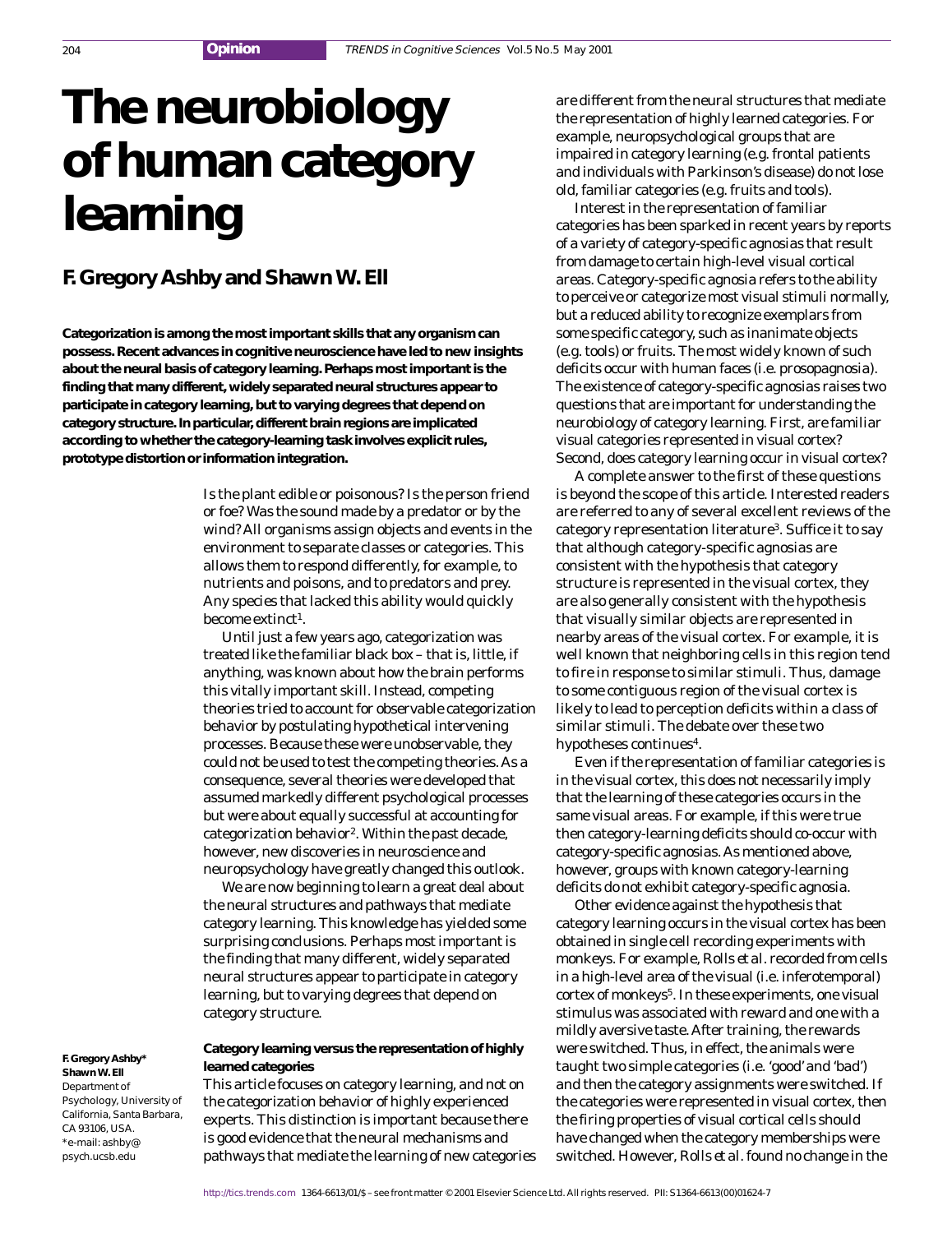### **Box 1. Rule-based category-learning tasks**

Figure I shows the stimuli and category structure of a recent rule-based task that used eight exemplars per categorya. The categorization stimuli were colored geometric figures presented on a colored background. The stimuli varied on four binary-valued dimensions: background color (blue or yellow), embedded symbol color (red or green), symbol number (1 or 2) and symbol shape (square or circle). This yields a total of 16 possible stimuli. To create rule-based category structures, one dimension is selected arbitrarily to be relevant. The two values on that dimension are then assigned to the two contrasting categories.

An important property of rule-based categorylearning tasks is that the optimal rule is often easy to describe verbally<sup>b</sup>. As a result, subjects can learn the category structures via an explicit process of hypothesis testing<sup>c</sup> or theory construction and testing<sup>d</sup>. Unlike most information-integration tasks (see Box 2), at the end of training subjects are usually able to describe quite accurately the rule they used in rule- -based tasks. Virtually all categorization tasks used in neuropsychological assessment are rule based, including the well-known Wisconsin Card Sorting Teste.

### **References**

a Waldron, E.M. and Ashby, F.G. The effects of concurrent task interference on category learning: evidence for multiple category learning systems. *Psychol. Bull Rev*. (in press) b Ashby, F.G. *et al.* (1998) A neuropsychological theory of multiple

systems in category learning. *Psychol. Rev.* 105, 442–481

response of any of these cortical cells, although other similar studies have found changes in the responses of cells in other brain areas (e.g. orbitofrontal cortex).

### **Category-learning tasks**

If the goal is to study category learning rather than category representation, then it is necessary to present subjects with unfamiliar categories and observe their behavior during the period when their ability to assign stimuli to these categories rises from chance to some stable level. In experiments with adults, the prevailing method of ensuring unfamiliarity is for the experimenter to create new, arbitrary categories of objects (so-called 'artificial categories'). In the past, little attention has been paid to the manner in which these arbitrary categories have been created. However, much recent evidence suggests there might be at least some differences in the neural circuitry that mediate category learning, depending on exactly how the categories are constructed. In fact, the available evidence identifies at least three different kinds of category-learning tasks.

Rule-based tasks are those in which subjects can learn the category structures via some explicit reasoning process. Frequently, the rule that maximizes accuracy (i.e. the optimal rule) is easy to describe verbally<sup>6</sup>. In the most common applications,



**Fig. I.** Category structure of a rule-based category-learning task. The optimal rule is: respond A if the background color is blue, and respond B if the background color is yellow.

- c Bruner, J.S. *et al.*(1956) *A Study of Thinking*, John Wiley & Sons d Murphy, G.L. and Medin, D.L. (1985) The role of theories in
- conceptual coherence. *Psychol. Rev*. 92, 289–316
- e Kolb, B. and Whishaw, I.Q. (1990) *Fundamentals of Human Neuropsychology*, 3rd edn, Freeman

only one stimulus dimension is relevant, and the subject's task is to discover this relevant dimension and then to map the different dimensional values to the relevant categories. An example is shown in Box 1. Virtually all standard neuropsychological categorization tasks are of this type – including the well known Wisconsin Card Sorting Test<sup>7</sup>. Rule-based tasks, which have a long history in cognitive psychology, have been favored by proponents of the so-called classical theory of categorization, which assumes category learning is the process of discovering the set of necessary and sufficient conditions that determine category membership8.

Information-integration tasks are those in which accuracy is maximized only if information from two or more stimulus components (or dimensions) must be integrated at some pre-decisional stage9. A conjunction rule (e.g. respond A if the stimulus is small on dimension *x* and small on dimension *y*) is a rule-based task, rather than an informationintegration task, because separate decisions are first made about each dimension (e.g. small or large) and then the outcome of these decisions is combined (integration is not pre-decisional). In many cases, the optimal rule in information-integration tasks is difficult or impossible to describe verbally<sup>6</sup>. The neuropsychological data reviewed below suggests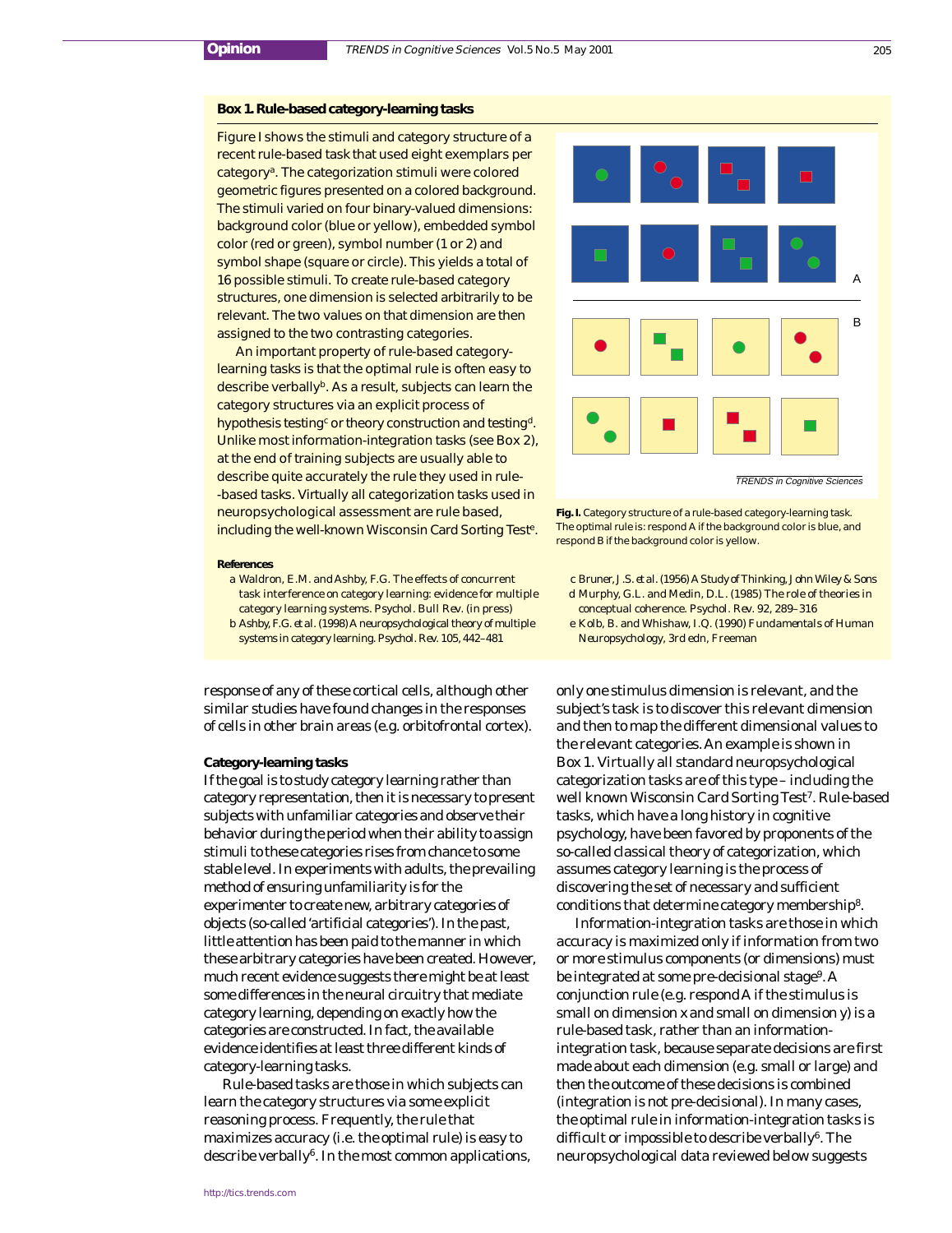# **Box 2. Information-integration category-learning tasks**

Information-integration category-learning tasks are those in which accuracy is maximized only if information from two or more stimulus components is integrated at some pre-decisional stage<sup>a</sup>. Generally, it is difficult or impossible to describe verbally the rule that separates the contrasting categories<sup>b</sup>. Neuropsychological evidence discussed in the text indicates that people might learn differently in these tasks, depending on whether the categories contain few or many exemplars. Examples are illustrated below. Figure I shows the stimuli and category structure of a recent information-integration task that used only eight exemplars per category<sup>c</sup>. The categorization stimuli are described in Box 1. To create information-integration category structures, one dimension is arbitrarily selected to be irrelevant. For example, in Fig. I, the irrelevant dimension is symbol shape. Next, one level on each relevant dimension is arbitrarily assigned a value of +1 and the other level is assigned a value of 0. In Fig. I, a background color of blue, a symbol color of green, and a symbol number of 2 are all assigned a value of +1. Finally, the category assignments are determined by the following rule: the stimulus belongs to category A if the sum of values on the relevant dimensions is >1.5; otherwise it belongs to category B.

This rule is readily learned by healthy young adults, but even after achieving perfect performance, they can virtually never accurately describe the rule they used.

Figure II is an abstract representation of the category structure of an information-integration task in which there are hundreds of exemplars in each category (first developed in Ref. a). In this experiment, each stimulus is a line that varies across trials in length and orientation. Each blue cross in Fig. II denotes the length and orientation of an exemplar in category A and each red dot denotes the length and orientation of an exemplar in category B. The categories overlap, so perfect accuracy is impossible in this example. Even so, the quadratic curve is the boundary that maximizes response accuracy. Note that this curve is impossible to describe verbally.

### **References**

- a Ashby, F.G. and Gott, R.E. (1988) Decision rules in the perception and categorization of multidimensional stimuli. *J. Exp. Psychol. Learn. Mem. Cognit.* 14, 33–53
- b Ashby, F.G. *et al.* (1998) A neuropsychological theory of multiple systems in category learning. *Psychol. Rev.* 105, 442–481
- c Waldron, E.M. and Ashby, F.G. The effects of concurrent task interference on category learning: Evidence for multiple category learning systems. *Psychol. Bull. Rev*. (in press)





**Fig. I.** Category structure of an information-integration categorylearning task with only a few exemplars in each category. Symbol shape is irrelevant. A background color of blue, a symbol color of green and a symbol number of two are all arbitrarily assigned a numerical value of +1, whereas all other dimensional values are assigned a value of 0. The optimal rule is: respond A if the sum of values on the relevant dimensions is >1.5, otherwise respond B.

that performance in such tasks is qualitatively different depending on the size of the categories – in particular, when a category contains only a few highly distinct exemplars, memorization is feasible.



However, when the relevant categories contain many exemplars (e.g. hundreds), memorization is less efficient. Examples of these two types of informationintegration tasks are described in Box 2.

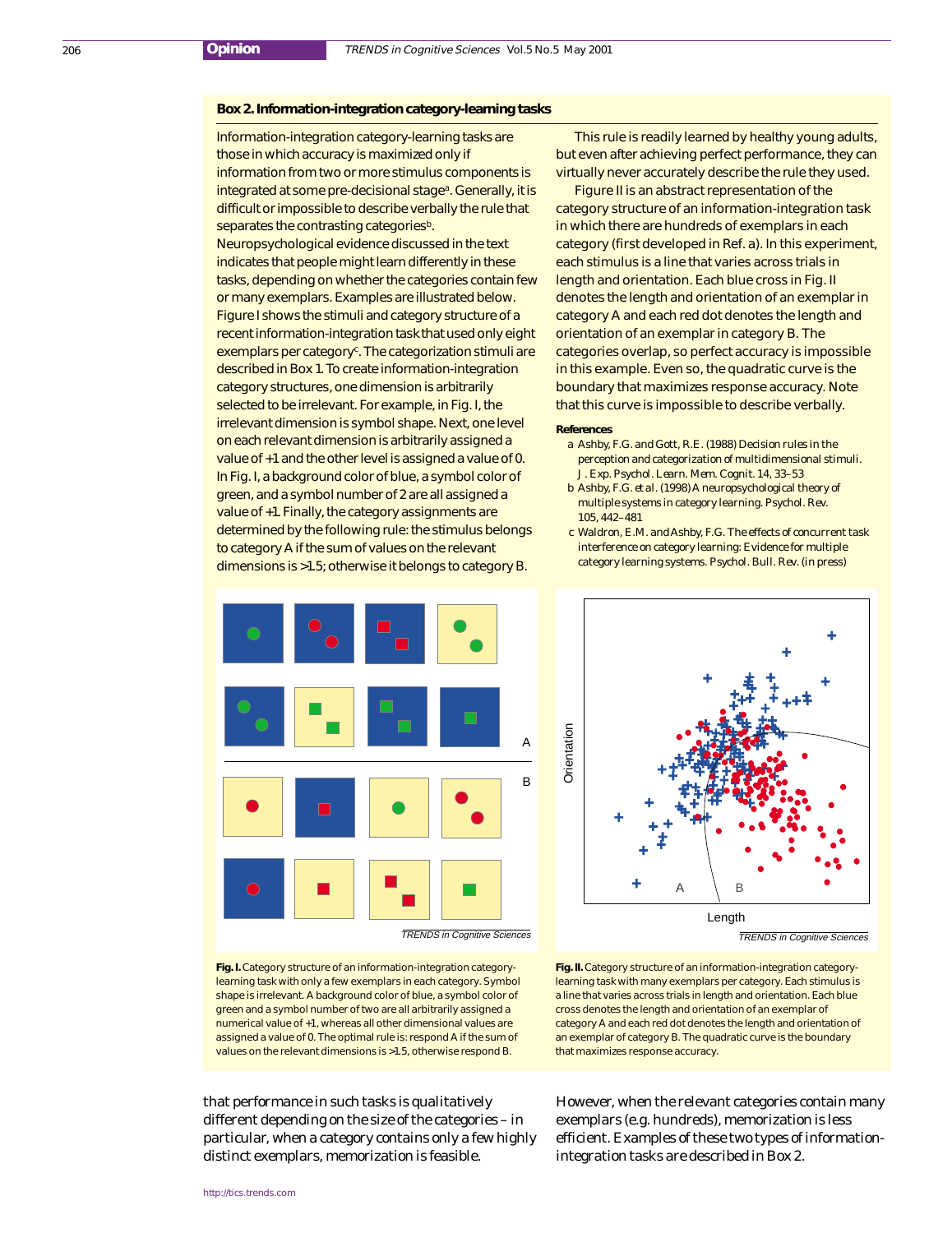# **Box 3. Prototype distortion category-learning tasks**

In the most popular version of the prototype distortion task, the category exemplars are random dot patterns<sup>a</sup>. An example is shown in Fig. I. In a typical application, many stimuli are created by randomly placing a number of dots on the display. One of these dot patterns is then chosen as the prototype for category A. The others become stimuli not belonging to category A. The other exemplars in category A are then created by randomly perturbing the position of each dot in the category A prototype.

#### **Reference**

a Posner, M.I. and Keele, S.W. (1968) On the genesis of abstract ideas. *J. Exp. Psychol*. 77, 353–363



**Fig. I.** Some exemplars from a prototype distortion categorylearning task with random dot patterns.

Information-integration tasks with few exemplars per category have been the favorites of exemplar theorists, who argue that categorization requires accessing the memory representations of every previously seen exemplar from each relevant category10–12. In contrast, decision bound theorists, who argue that category learning is a process of associating category labels with regions of perceptual space, have traditionally used information-integration tasks with many exemplars per category<sup>9,13,14</sup>.

Prototype distortion tasks are a third type of category learning task in which each category is created by first defining a category prototype and then creating the category members by randomly distorting these prototypes. An example is shown in Box 3. As the name suggests, prototype distortion tasks have been commonly used by prototype theorists, who argue that categorization is the act of comparing the presented stimulus with the prototype of each contrasting category15,16.

**Neuropsychological data on category learning** A wide variety of different evidence supports the hypothesis that category learning in these three tasks is mediated, at least in part, by different neural circuits. The most extensive of such data come from neuropsychological studies with different patient groups. Although categorization has been studied in many different neuropsychological groups, the most extensive data come primarily from studies with three different groups: (1) individuals with frontal lobe lesions; (2) individuals with amnesia, of which the most theoretically interesting are those whose amnesia was caused by damage to the medial temporal lobes; and (3) individuals suffering from a disease of the basal ganglia – typically either Parkinson's or Huntington's disease. In each case, the literature contains conflicting reports about the category-learning abilities of these populations. However, as Table 1 shows, when the existing studies are partitioned according to the type of task that was used, the discrepancies disappear.

# **'…much recent evidence suggests there might be at least some differences in the neural circuitry that mediate category learning'**

Individuals with frontal lobe or basal ganglia dysfunction are impaired in rule-based tasks<sup>17-20</sup>, but individuals with medial temporal lobe damage are normal in this type of category learning<sup>21,22</sup>. Thus, an obvious first hypothesis is that the prefrontal cortex and the basal ganglia participate in rule-based category learning, but the medial temporal lobes do not. Next, note that in information-integration tasks with large categories, only individuals with basal ganglia dysfunction are known to be impaired<sup>23,24</sup>. In particular, individuals with medial temporal lobe dysfunction are normal25. So a first hypothesis should be that the basal ganglia are crucial in this task, but the medial temporal lobes are not. If the number of exemplars per category is reduced in this task to a small number (e.g. between four and eight), then medial temporal lobe amnesiacs show late training deficits – that is, they learn normally during the first 50 trials or so, but thereafter show impaired learning relative to age-matched controls<sup>26</sup>. An obvious possibility in this case, is that normal subjects begin memorizing responses to at least a few of the more distinctive stimuli – a strategy that is not available to the medial temporal lobe amnesiacs, and which is either not helpful or impossible when the categories contain many exemplars. As patients with basal ganglia dysfunction are also impaired with these small, information-integration categories $27,28$ , a first hypothesis should be that learning in such tasks depends on the basal ganglia and on medial temporal lobe structures.

Finally, none of these patient groups is impaired in the prototype distortion tasks, which suggests that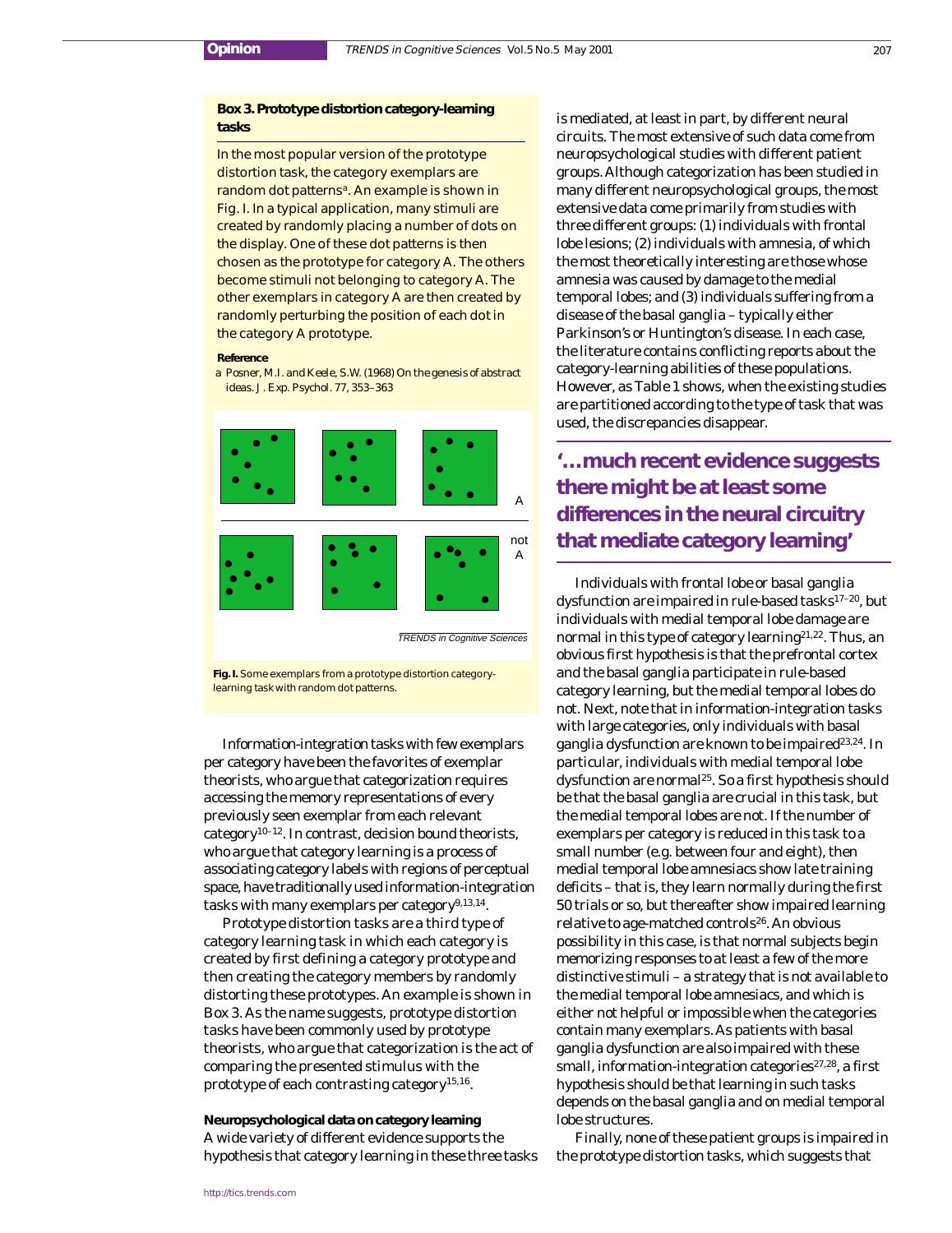| Neuropsychological group                  | Taska             |                         |                       |                      |
|-------------------------------------------|-------------------|-------------------------|-----------------------|----------------------|
|                                           |                   | Information integration |                       |                      |
|                                           | <b>Rule based</b> | Many exemplars          | Few exemplars         | Prototype distortion |
| Frontal lobe lesions                      | Impaired          |                         | Normal                |                      |
| Basal ganglia disease                     | Impaired          | Impaired                | Impaired              | Normal               |
| Medial temporal lobe amnesia              | Normal            | Normal                  | Late training deficit | Normal               |
| <sup>a</sup> ? indicates no known studies |                   |                         |                       |                      |

### **Table 1. Performance of various neuropsychological populations on three types of category learning tasks**

learning on these tasks does not depend on an intact medial temporal lobe or basal ganglia28–31. It has been suggested instead that learning might depend on a perceptual representation memory system – through a perceptual learning process $28$ . In the random dot pattern experiments this makes sense, because all category A exemplars are created by randomly perturbing the positions of the dots that form the category A prototype (see Box 3). Thus, if there are cells in the visual cortex that respond strongly to the category A prototype, they are also likely to respond to the other category A exemplars, and perceptual learning will increase their response. If this occurs, the subject could perform well in this task by responding 'yes'to any stimulus that produces a strong feeling of visual familiarity.

### **Neuroimaging data on category learning**

Evidence for multiple neural circuits in category learning

A variety of other evidence supports the hypothesis that learning in these three tasks is mediated by different neural circuits. Some of this is from neuroimaging studies. Although neuroimaging lends itself well to the study of category representation, its use as a tool to study category learning is more problematic, largely because learning necessarily involves changes over time and neuroimaging is most straightforward when a single time point is studied. For this reason, there are currently only a few neuroimaging studies of category learning.

Nevertheless, a number of neuroimaging studies are worth noting. In one of the earliest to study categorization32, subjects performed a task like the one shown in Box 2 (Fig. I). In one condition, subjects were instructed to memorize the stimuli while in a second condition different subjects were trained to apply a complex explicit rule that successfully partitioned the stimuli into the contrasting categories. Positron-emission tomography scans showed substantially different activation patterns in the two conditions, suggesting that different neural circuits were mediating category learning in these different conditions.

Converging evidence that different neural circuits sometimes mediate category learning comes from a recent study showing that a dual task known to activate frontal cortex (a numerical Stroop task) interfered much more with a simple rule-based task than with a much more difficult informationintegration task $33$ . If the same neural processes mediated learning in both tasks, then the dual task should have interfered more strongly with the difficult task than with the easy task (i.e. it is harder to do two difficult things at once than two easy things).

### Results from rule-based, information-integration and prototype distortion tasks

A number of neuroimaging studies have shed light on the neural structures that mediate learning of the three tasks shown in Table 1. To a remarkable degree, the results of these studies agree with the neuropsychological data summarized in Table 1.

A functional magnetic resonance imaging (fMRI) study of a rule-based task similar to the Wisconsin Card Sorting Test showed activation in the right dorsolateral prefrontal cortex, the anterior cingulate and the right caudate nucleus (head)<sup>34</sup>. Converging evidence for the hypothesis that these are important structures in rule-based category learning comes from several sources. First are the many studies that have implicated these structures as key components of executive attention $35$  and working memory36,37, both of which are likely to be crucially important to the explicit processes of rule formation and testing that are assumed to mediate rule-based category learning.

Second, a recent neuroimaging study identified the (dorsal) anterior cingulate as the site of hypothesis generation in a rule-based category-learning task<sup>38</sup>. Third, lesion studies in rats implicate the dorsal caudate nucleus in rule switching<sup>39</sup>. Fourth, of course, are the neuropsychological data reviewed in Table 1, which show that groups of individuals with damage to any of these structures are impaired in rule-based tasks. Note also, however, that these conclusions suggest that the rule-based deficits seen in Parkinson's disease are due primarily to dysfunction in the head of the caudate nucleus. This conclusion is consistent with postmortem autopsy, which reveals that damage to the head of the caudate is especially severe in Parkinson's disease<sup>40</sup>. In fact, because of its reciprocal connections to the prefrontal cortex, many of the well-documented 'frontal-like'symptoms of Parkinson's disease might actually be due to damage in the head of the caudate nucleus.

Poldrack *et al.* used fMRI to measure neural activation at four different time points of learning in a probabilistic version of the information-integration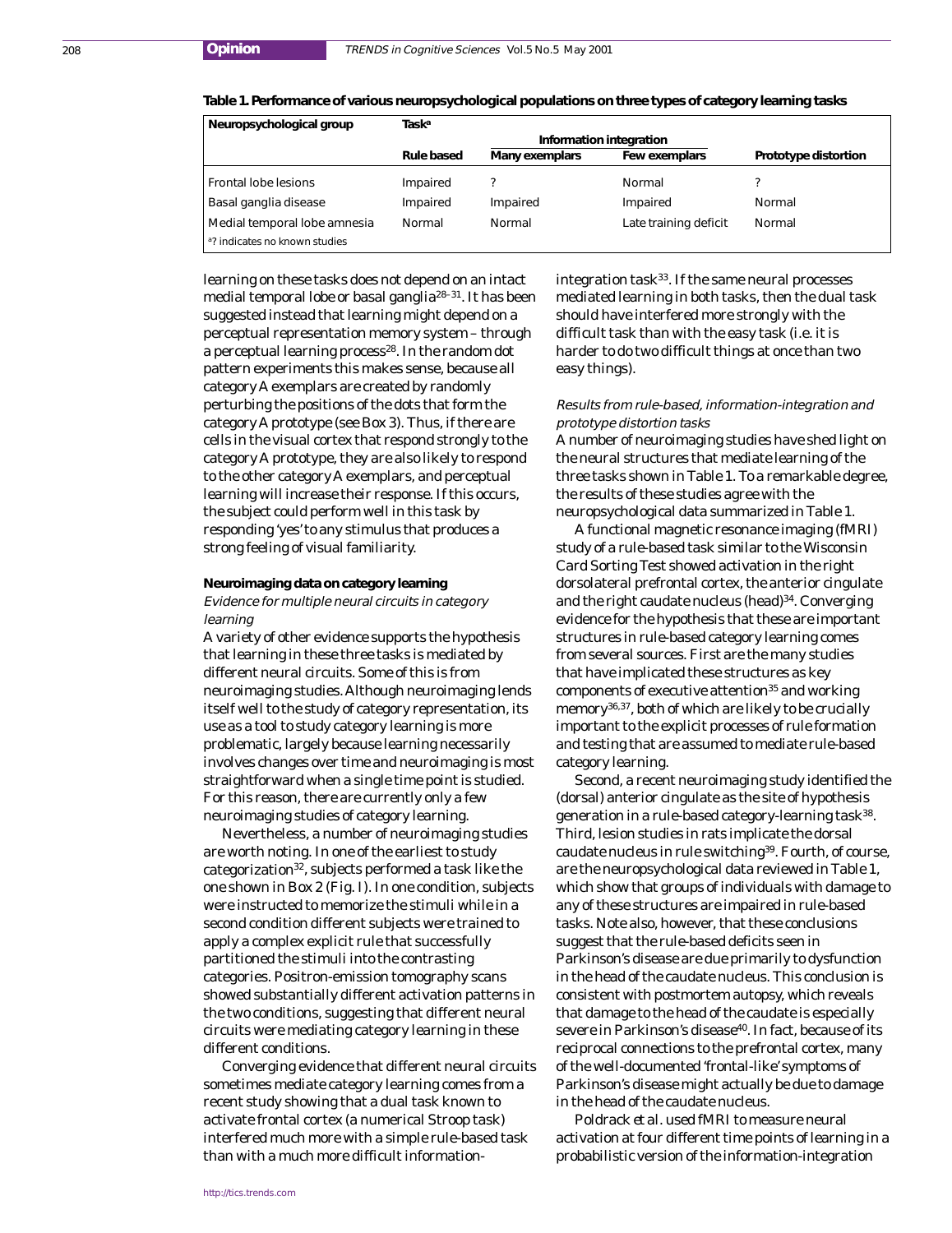| Task                    |                       |               |                          |  |
|-------------------------|-----------------------|---------------|--------------------------|--|
| Information integration |                       |               |                          |  |
| <b>Rule based</b>       | <b>Many exemplars</b> | Few exemplars | Prototype distortion     |  |
| Yes                     |                       |               | -                        |  |
|                         |                       |               | Yes                      |  |
| Yes                     | Yes                   | Yes           | $\overline{\phantom{0}}$ |  |
|                         | -                     | Yes           | $\overline{\phantom{0}}$ |  |
|                         |                       |               |                          |  |

**Table 2. Brain regions that current data implicate in the learning of various categorization tasks**

task with few exemplars per category<sup>41</sup>. They reported learning-related changes within prefrontal cortex and in the tail of the right caudate nucleus. Interestingly, they also reported a simultaneous suppression of activity within the medial temporal lobes. Thus, the available neuroimaging data predict that the deficits of individuals with basal ganglia disease in information-integration tasks might arise from dysfunction in the tail of the caudate nucleus.

Finally, recent fMRI studies of subjects in prototype distortion tasks show learning-related changes in the visual cortex $42$ , and are thus consistent with the hypothesis that learning in this task depends on the perceptual representation memory system.

Table 2 summarizes the neural implications of all these data. It indicates neural structures that available data suggest are especially important in the learning of the different categorization tasks. Of course, many other structures (e.g. the visual cortex) will be crucial, even if they are not the locus of learning.

**Implications for computational modeling** These results have a number of implications for future attempts to build computational models of category learning. First, computational models

### **Questions for future research**

- Are there multiple category-learning systems in the human brain, or is there a single system that might use different types of memory in different category-learning tasks?
- Regardless of how many systems there are, what is the role of medial temporal lobe structures in human category learning?
- If there are multiple systems, how do they interact? Do they operate independently? Do they compete or do they cooperate?
- What is the neural basis of experienced categorization? Is it purely cortical? If experienced categorization does have a different neural basis from novice category learning, then what processes mediate the transition?
- Are there hemispheric asymmetries in the neural basis of category learning?

must become considerably more general than they have been in the past, in order to account for the great diversity in category-learning data discussed in this article. These include neuropsychological and neuroimaging data, as well as the more traditional cognitive–behavioral data.

**'many of the well-documented 'frontal-like' symptoms of Parkinson's disease might actually be due to damage in the caudate nucleus'**

Second, largely because of this diversity, it is unrealistic to expect any single study to determine the correct type of computational model. Instead, it is imperative that all available evidence be evaluated simultaneously. For example, a vigorous debate is currently being waged in the category-learning literature between single-system and multiplesystems models. When comparing such different model types, it is vital to compare their ability to account for multiple data sets, rather than to focus on one set of data at a time. Given three data sets, it is not valuable to show that there exist three different single-system models that are each consistent with one set of data. The important question is – does the single model that best accounts for all three data sets simultaneously, postulate one or multiple systems of category learning? Third, anyone interested in the computational modeling of category learning should look seriously towards cognitive neuroscience as a way to add more constraints to the existing models, and as a mechanism for building bridges to other related areas of cognitive science.

## **Conclusions**

Much work remains to be undertaken in order to understand human category learning. For example, owing to a paucity of data, several of the conclusions in Table 1 must be considered tentative. Nevertheless, the cognitive neuroscience revolution has led to some explosive progress within the past few years. Most important of all is the increasingly impressive evidence that humans might use different neural circuits to learn different types of category structures. In particular, different brain

#### **Acknowledgements** Preparation of this article

was supported by National Science Foundation Grant BCS99-75037.